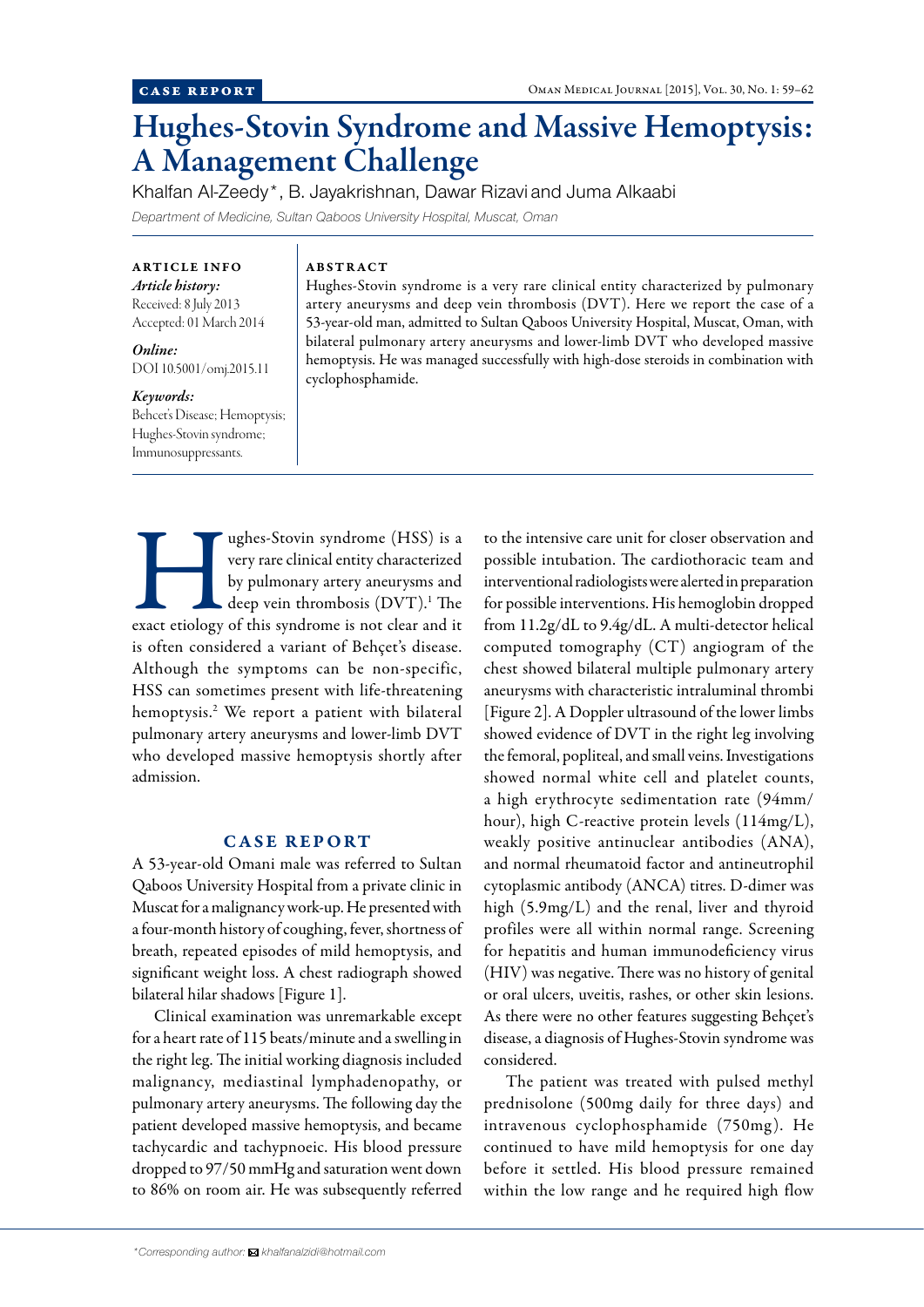

Figure 1: Chest radiograph showing bilateral hilar enlargement.



Figure 2: Computed tomography chest scan showing the right pulmonary artery aneurysm measuring about 3cm in diameter. Evidence of the characteristic intraluminal thrombi lining the wall is visible.



Figure 3: Chest radiograph taken three months after presentation showing marked resolution of the hilar shadows.

oxygen for a couple of days, initially at 10L/ minute through a non-rebreather mask. A bedside echocardiogram did not show any evidence of intracardiac thrombi or pulmonary hypertension. The patient had massive hemoptysis, features of thrombus in the pulmonary artery, and DVT. This raised the question of prescribing anticoagulants. However, anticoagulants were not given due to the known risk of a fatal hemorrhage occurring from the pulmonary artery aneurysms. The patient was then prescribed oral prednisolone at 50mg daily for one week, followed by 40mg daily for two weeks, which was later tapered to a maintenance dose. Monthly cyclophosphamide injections were continued for a year. A chest radiograph after three months showed almost complete resolution of the hilar shadows [Figure 3]. At two-year follow-up, the patient was on a daily dose of prednisolone 5mg and mycophenolate 5mg, he did not redevelop hemoptysis and had remained relatively asymptomatic.

# DISCUSSION

HSS is a very rare clinical condition which was first described by two British physicians, Hughes and Stovin, in 1959.<sup>3</sup> It usually affects young men aged between 12–40 years. The characteristics of HSS are the formation of DVT and pulmonary artery aneurysms. The initial presentation is usually nonspecific and patients may present with coughing, shortness of breath, fever, or chest pain. Hemoptysis can either arise later or be observed at the initial presentation.4 The aneurysms usually involve the pulmonary and/or the bronchial arteries, although the systemic circulation can be affected too.<sup>5</sup> They can present with vascular thromboembolism, arterial aneurysms, arterial and venous occlusions, non-specific vasculitis and even thrombophlebitis. The most serious complication of HSS is the possibility of developing a massive and potentially fatal hemorrhage.

The exact etiology of HSS remains unclear. While infection and sepsis were considered possible causes of this syndrome, the absence of any positive cultures and the lack of patient response to antibiotics does not support this hypothesis.<sup>6,7</sup> The current consensus is that HSS results from vasculitis, similar to the vasculitis seen in Behçet's disease.<sup>8,9</sup> In fact, some consider HSS an "incomplete" form of Behçet's disease since the same combination of

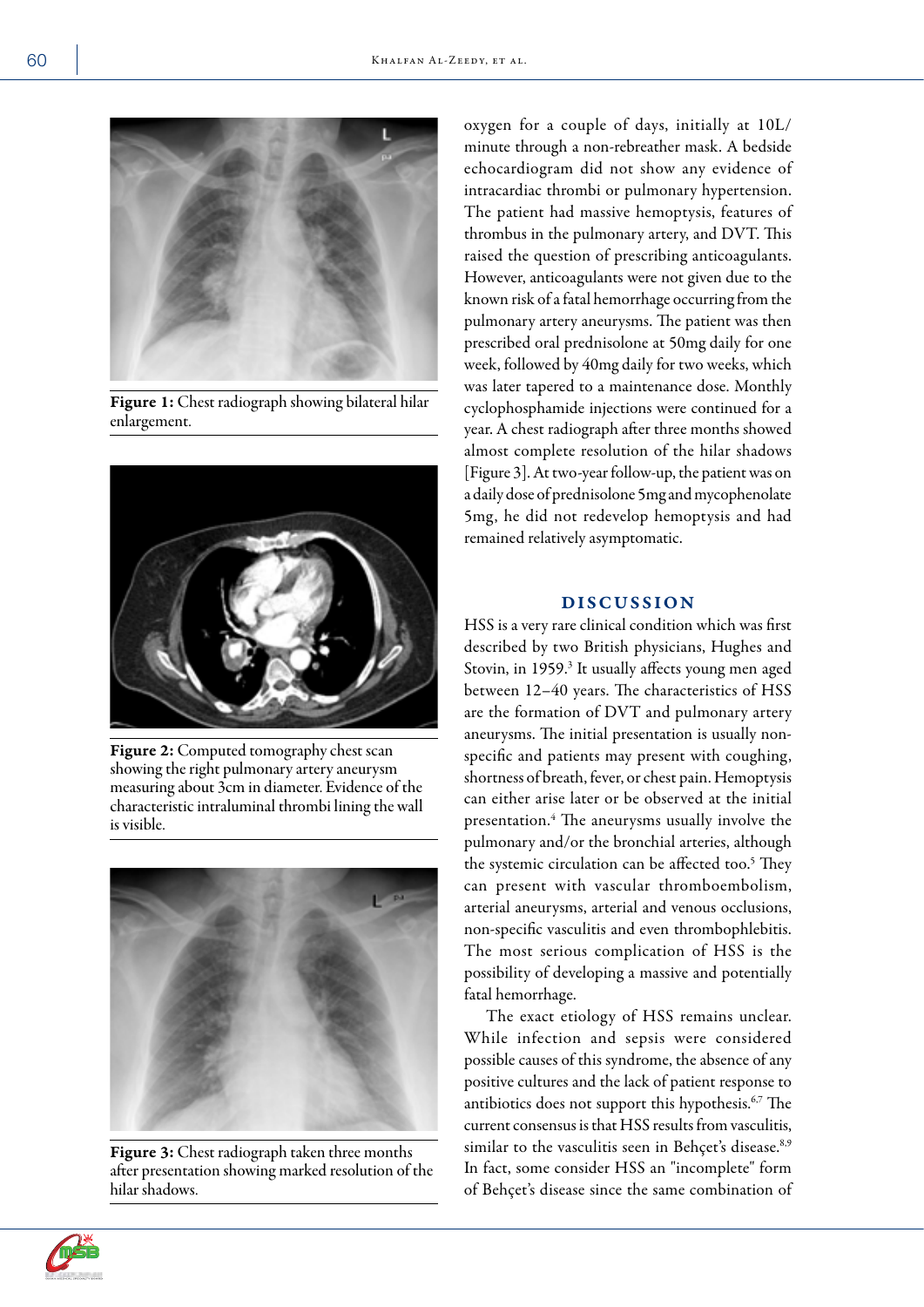multiple pulmonary aneurysms and peripheral vein thrombosis have been described in Behçet's disease.<sup>9,10</sup> However, the typical features of Behçet's disease such as orogential ulcers, skin lesions, iritis, or arthritis are missing in most HSS cases.

The exact pathogenesis of pulmonary artery aneurysms is not well established, although they have been attributed to a weakness of the vessel wall due to inflammation.3,7,11 Hughes and Stovin suggested that the aneurysms develop due the degenerative changes in the walls of the bronchial arteries, with subsequent changes in the vasa vasorum of the pulmonary artery. This theory was supported by findings of dilated and distorted bronchial arteries and convoluted small branches in digital subtraction angiograms.5,12 The pulmonary artery thrombosis develops in situ due to the inflammation of the arterial wall and not as thromboembolism developing from peripheral vein thrombosis.10,13 In fact, pulmonary embolism is rare in patients with Behçet's disease and DVT. This is possibly due to the fact that the thrombi in these patients adhere to the walls of the veins.<sup>10,13</sup>

No standardized guidelines exist for the treatment of HSS and immunosuppressant drugs remain the predominant first-line therapy.<sup>11,14</sup> This usually involves a combination of steroids and cytotoxic agents, the most commonly used being cyclophosphamide. Anticoagulants and thrombolytic agents are generally contraindicated in patients with HSS due to the increased risk of fatal hemorrhage from pulmonary aneurysms.<sup>7,15</sup> Therefore, the physician is often confronted with a challenge regarding optimal patient management particularly when an embolic state is noted in patients with a pro-thrombotic tendency.8 Some of these patients may even have hemoptysis upon initial presentation. Hemoptysis can occur due to the rupture of an aneurysm, acute vasculitis, or due to rupture of the angiodysplastic bronchial arteries. Anticoagulants have been used judiciously in patients with intracardiac thrombi or embolisms in the main pulmonary artery and in those with hemodynamic instability.16 Some physicians have used anticoagulants in cases of unilateral single pulmonary aneurysms that were surgically resected, or after adequate immunosuppressive treatment.<sup>2,15</sup> However, the need for anticoagulation is not always clear as the risk of pulmonary embolism is very low and these patients may still develop thrombosis despite adequate anticoagulation.<sup>7,17</sup>

Anticoagulation should be considered with extreme caution and only in clinical situations where the benefits clearly outweigh the risks. More studies are required to reach a consensus on this issue.

Surgical resection of the affected lung can be considered if the aneurysms are at a high risk of rupturing and/or are localized to one segment or one lung.2,5 However, surgical interventions usually carry a higher risk and the pulmonary aneurysms often tend to be both bilateral and multiple. Embolization can also be considered in patients in danger of rupturing or in cases of fatal hemoptysis.<sup>5,15</sup> In our patient, the massive hemoptysis was managed successfully with a combination of steroids and cyclophosphamide. This case highlights the effectiveness of immunosuppressant treatment in the management of massive hemoptysis in a patient with HSS.

### **CONCLUSION**

HSS is a very rare clinical disorder characterized by pulmonary artery aneurysms and DVT, which resembles Behçet's disease in many ways. Management of patients with HSS who develop massive hemoptysis is often tricky and requires supportive care along with immunosuppressive treatment. In our case the patient was managed successfully using a combination of steroids and cyclophosphamide.

#### *Disclosure*

The authors declared no conflict of interest.

#### references

- 1. Kopp WL, Green RA. Pulmonary artery aneurysms with recurrent thrombophlebitis. The "Hughes-Stovin syndrome". Ann Intern Med 1962 Jan;56:105-114.
- 2. Al-Jahdali H. Massive hemoptysis and deep venous thrombosis presenting in a woman with Hughes-Stovin syndrome: a case report. J Med Case Rep 2010;4:109.
- 3. Hughes JP, Stovin PG. Segmental pulmonary artery aneurysms with peripheral venous thrombosis. Br J Dis Chest 1959 Jan;53(1):19-27.
- 4. Choh NA, Jehangir M, Mir KM, Kuchay S, Wani NA. Hughes-Stovin syndrome: A rare cause of hemoptysis. Lung India 2011 Oct;28(4):285-286.
- 5. Herb S, Hetzel M, Hetzel J, Friedrich J, Weber J. An unusual case of Hughes-Stovin syndrome. Eur Respir J 1998 May;11(5):1191-1193.
- 6. Charlton RW, Du Plessis LA. Multiple pulmonary artery aneurysms. Thorax 1961 Dec;16:364-371.
- 7. Khalid U, Saleem T. Hughes-Stovin syndrome. Orphanet J Rare Dis 2011;6:15.
- 8. Durieux P, Bletry O, Huchon G, Wechsler B, Chretien